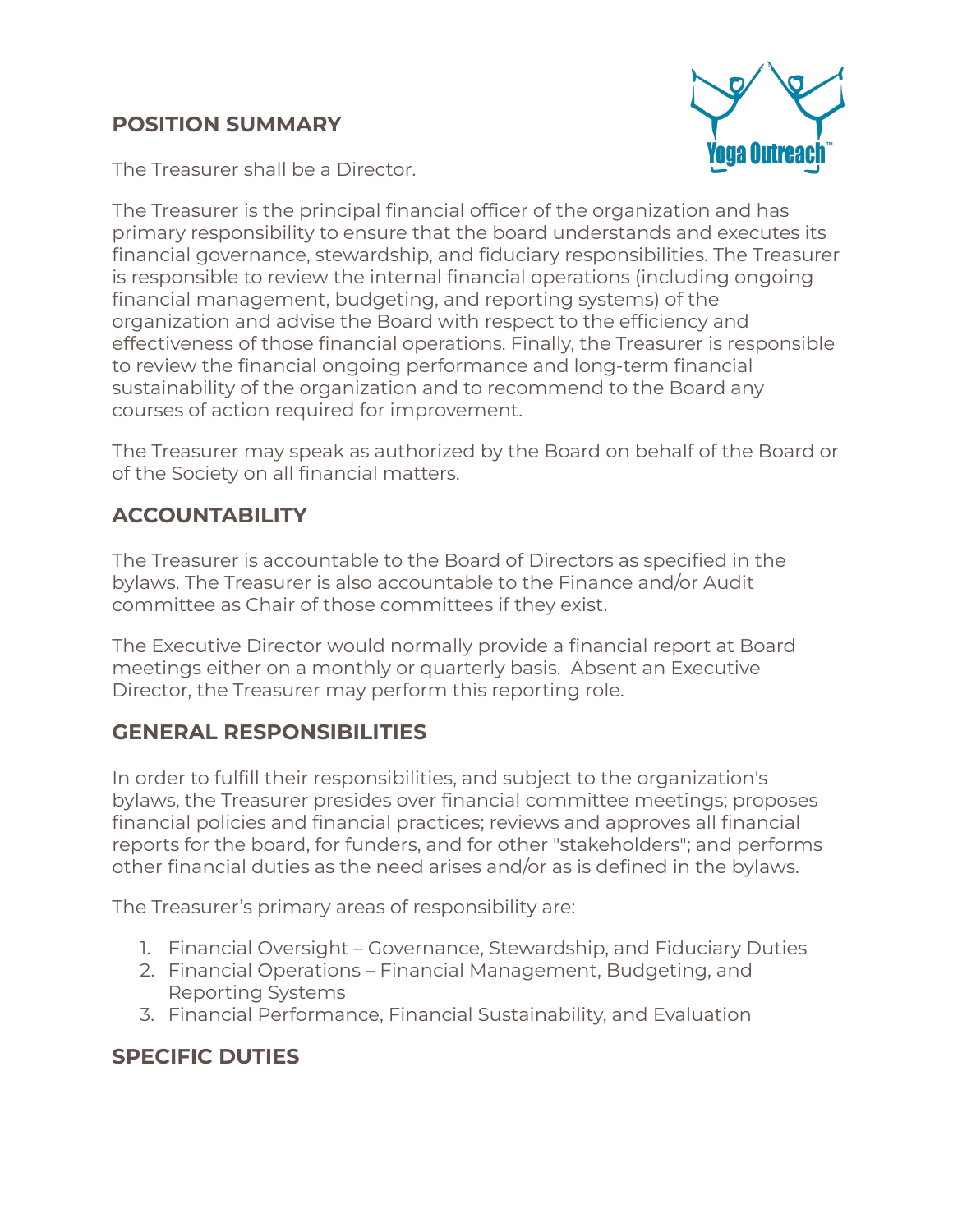### **Financial Oversight - Governance, Stewardship, and Fiduciary Duties**

The Board and each of its individual members are ultimately responsible for the governance of the organization and the stewardship of the organization's assets on behalf of its members. While the Board and board members cannot delegate these responsibilities, the Treasurer takes a leading role in assisting and advising the Board and ensuring that the Board is aware of and is able to meet its financial governance, stewardship, and fiduciary duties and responsibilities:

#### **● Visioning and planning**

- o Ensuring that the board approves an annual operating plan and financial budget that maximizes the effective use of the organization's assets toward the achievement of its vision and mission
- o Facilitating strategic thinking within the Board about short- and long-term financial vitality
- **● Monitoring and control**
	- o Ensuring that all financial reports distributed internally or externally are accurate and complete
	- o Ensuring that the Board is getting the financial reports that it requires in order to effectively monitor and control the financial performance and long-term financial sustainability of the organization
	- o Interpreting financial reporting from staff, informing Board members of the meaning of financial reports
	- o Recommending actions that the Board should take to improve the organization's financial performance and long-term financial sustainability
	- o Ensuring that the organization maintains financial compliance with the Societies Act, the organization's bylaws and approved policies, the Canada Revenue Agency and all other financial **regulators**
	- o Ensuring that the organization maintains compliance with all funding and donor agreements and all other financial agreements

#### **● Asset and reputation protection**

- o Ensuring that appropriate financial internal controls are developed to protect the assets and the reputations of the organization and its directors
- **o** Ensuring that the organization has an appropriate financial risk management plan and strategy
- **o** Ensuring that the organization has appropriate insurance to protect its assets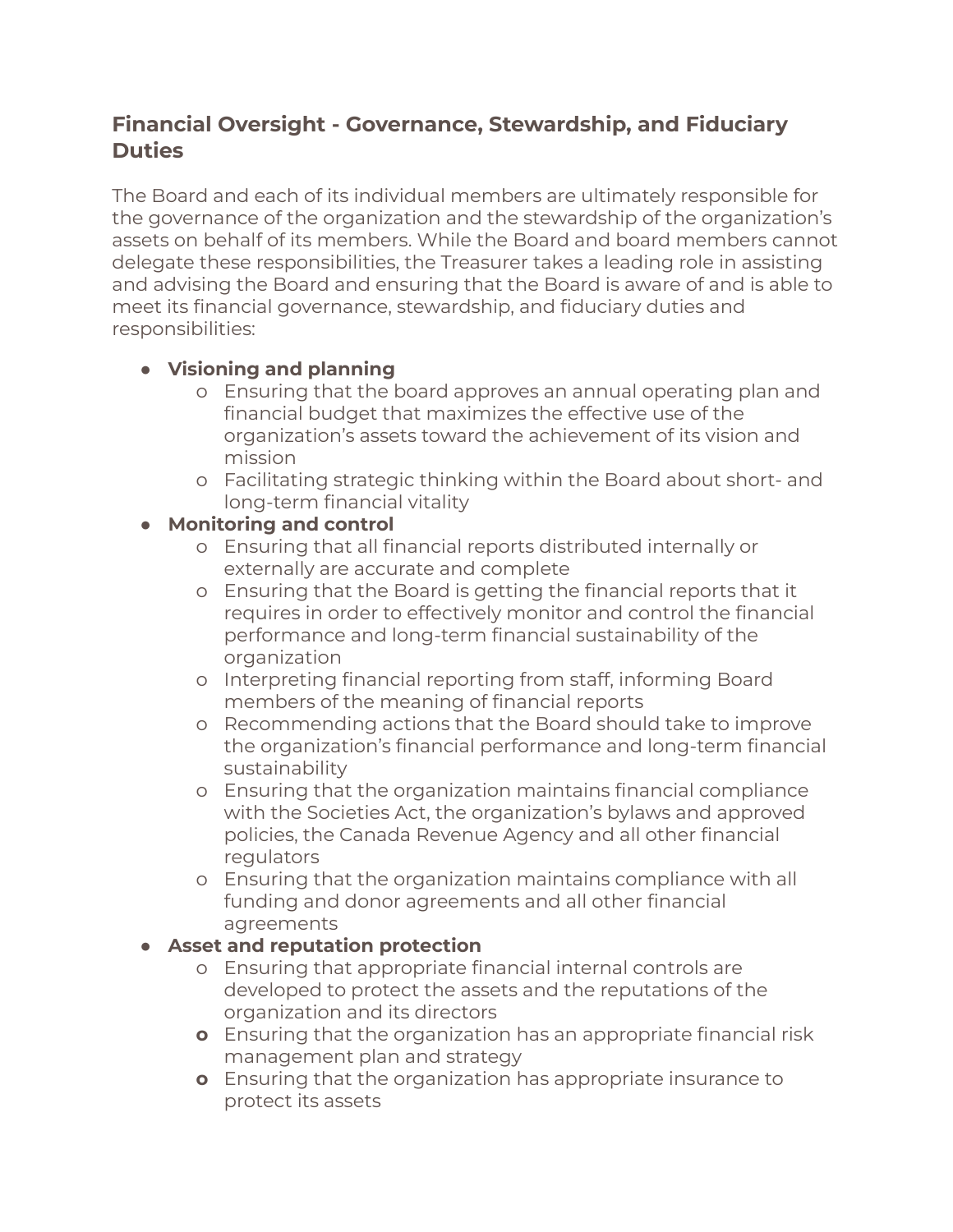- **o** Ensuring that the organization has appropriate cash management and investment policies
- **● Training and education**
	- o Developing financial literacy among Board members and ensuring that Board members get the financial education and training they need to understand and discharge their financial responsibilities

### **Financial Operations – Financial Management, Budgeting, and Reporting Systems**

The Treasurer – on behalf of the Board - ensures that the organization has appropriate financial management systems, processes, and procedures that allow it to efficiently and effectively:

- Collect money and payments
- Pay expenses and purchase assets
- Calculate and administer payroll and benefits
- Calculate and remit sales taxes
- Issue tax-deductible donation receipts (as permitted for Registered Charities only)
- Keep appropriate financial books and records

The Treasurer – on behalf of the Board - ensures that the organization has an appropriate and robust financial budgeting and reporting system that allows it to budget and report accurately, efficiently, and effectively on a timely basis. Components of an appropriate and robust system include the following:

- Appropriate financial software for the organization and appropriate use of that software
- Staff with appropriate financial and software knowledge, skills and abilities
- Appropriate financial management processes and procedures

## **Financial Performance, Financial Sustainability, and Evaluation**

The Treasurer – on behalf of the Board - ensures that financial performance expectations are set (in annual budgets) and evaluation is carried out by comparing actual results to budget and reporting significant variances regularly to the Board.

The Treasurer – on behalf of the Board - ensures that key financial performance indicators are developed and reported on regularly to the Board.